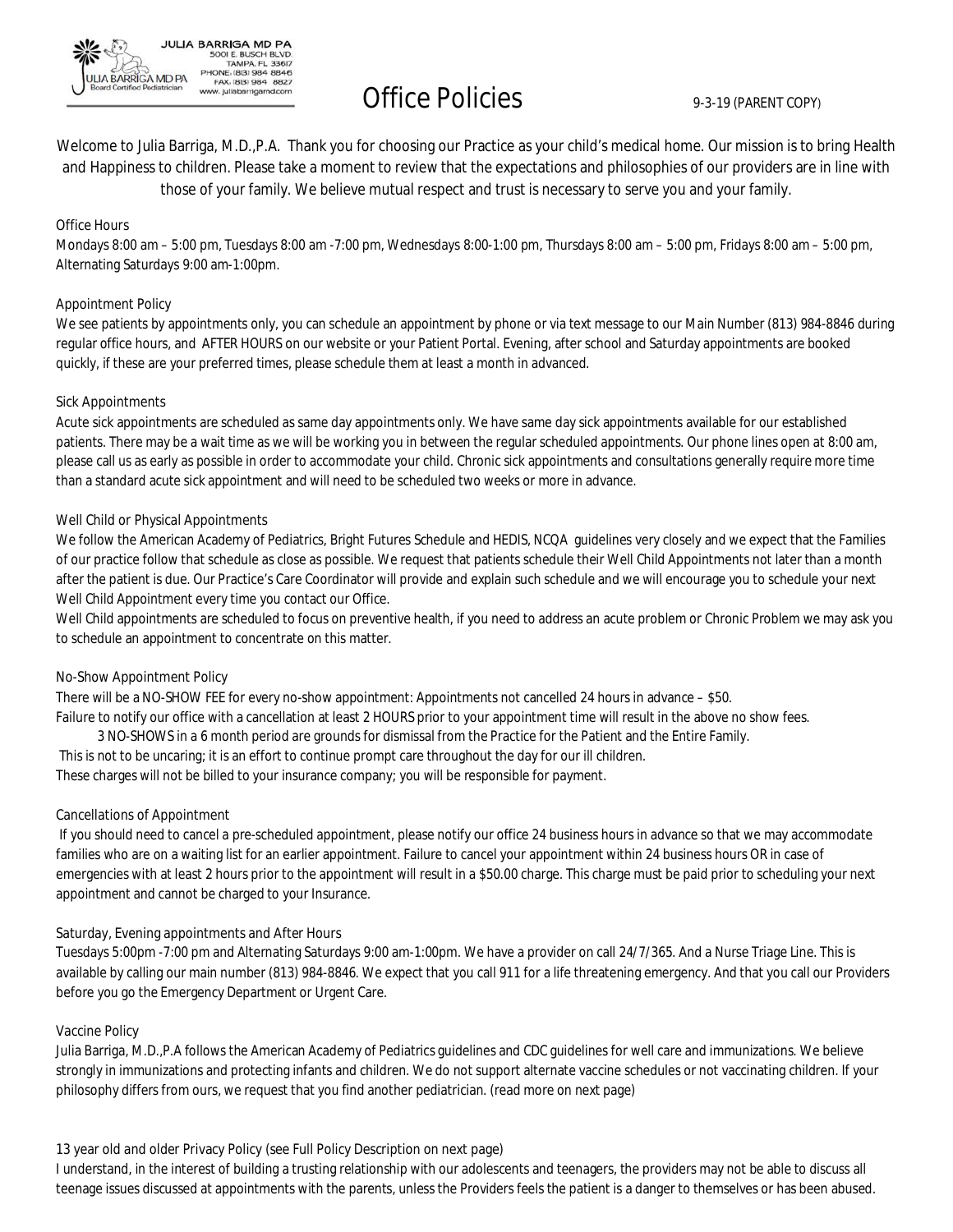#### **Medical Home**

Our team of Providers, Medical Assistants, Nurses and Supportive staff work very hard to provide comprehensive medical care and serve as your **Medical Home**. Therefore, we expect that you contact our office FIRST, before seeking specialty care, (going to see a Specialist) or heading to Urgent Care Facility. We have a provider on call who will be happy to guide you if you are worry about your child.

#### **Patient Surveys**

Surveys are an integral part of the visit since we can obtain information to provide you with the highest quality of care. If you choose not to complete these, we will be unable to adequately assess your child and do not feel comfortable providing care with only the surveys that insurance companies cover as this does not follow AAP guidelines.

We require that you complete these surveys BEFORE YOUR APPOINTMENT. You can complete these surveys before your child's appointment on your patient portal.

#### **Patient Portal And Technology**

We expect that all parents communicate to us through our Patient Portal for most of your needs, non urgent appointments request, refills, medical records request, Lab Results, School forms, Missed school forms, etc. We do will give more priority to this method of communication. We use automated reminders please confirm your appointment via this method or you can request a cancelation as well.

#### **Urgent Care**

We offer evening hours and Saturday appointments. Please note that according to your insurance these Appointments Saturdays are subject to your insurance Urgent Care fees.

#### **Specialist Care**

As your medical home, we expect that you will contact our office to discuss care plans before scheduling an appointment with a specialist. We want to be involved in either providing care in our office where appropriate or referring you to the most appropriate specialist and helping coordinate your care. Whenever you do see a specialist, we ask that you request a report be sent directly to our office so we can coordinate all of your care. If you decide to go on your own and your insurance requires an authorization or referral we cannot do retroactive referrals. After we referred you to your specialist we need 10 business days in order to forward the referral notes and /or process an insurance authorizations. Please contact us via your patient portal with the specialist name and fax number in order to this. Please place this request 10 business days before your apt with Specialist.

### **Billing and Financial Responsibilities**

It is expected that you solve ALL Insurance CONCERNS before you arrive to our office.

This includes changing PCP's, calling your policy to understand your policy or dispute a copayment or deductible during your appointment because this will cause a delay on your appointment. If the Concerns are not solved before your appointment, the appointment will be RESCHEDULED. Payment is always due at time of service, and it is the patient's responsibility (patient's legal guardian) to understand how your insurance works including deductibles and co-insurance and to provide up-to-date insurance information at every visit. We will bill your insurance company, but if any charges are denied, payment responsibility returns to the patient and will be collected at your next visit. You can always make payments through the Patient Portal. Please refer to the detailed Financial Policy for more information.

#### **Late Arrival Policy**

We value your time and will make every attempt to see your child in a timely fashion. Please extend us the same courtesy and be on time for your appointment. If you are running late for your appointment please notify our office and we will attempt to make accommodations within our schedule. Patients who are more than 15 minutes late for their appointment may be considered a "No-show" and may be asked to reschedule their appointment.

#### **School/Work Excuses**

We are only able to provide school and work excuses for patients and/or parents who are seen within our office. At check-out you will be provided a note excusing the day that you were seen and the date deemed appropriate for you to return to work or school by the appointment provider.

### **Family Members or Other Guardians bringing patient to an appointment**

Parent or Guardian may authorize someone else not already authorized on the New Patient Registration Form by filling out our form "Authorization for Medical Treatment of Minors" posted on our website, and handing it to the front desk before the appointment. Make sure this person knows about the condition of the child, and is ready to make necessary payments if required. (Please refer to detailed information on form).

**Medical Forms and Immunization Records Form Requests (we only accept Pre-Paid requests)**

i. **Medical Records:** Request for medical records must be made in writing and contain the signature of a parent or guardian. Medical records requested for personal use will incur a charge of \$25 for the first 25 pages,\$1.00 per page, \$0.25 for each additional page . There is no charge to send medical records to another physician. Allow 10 business days to complete the request.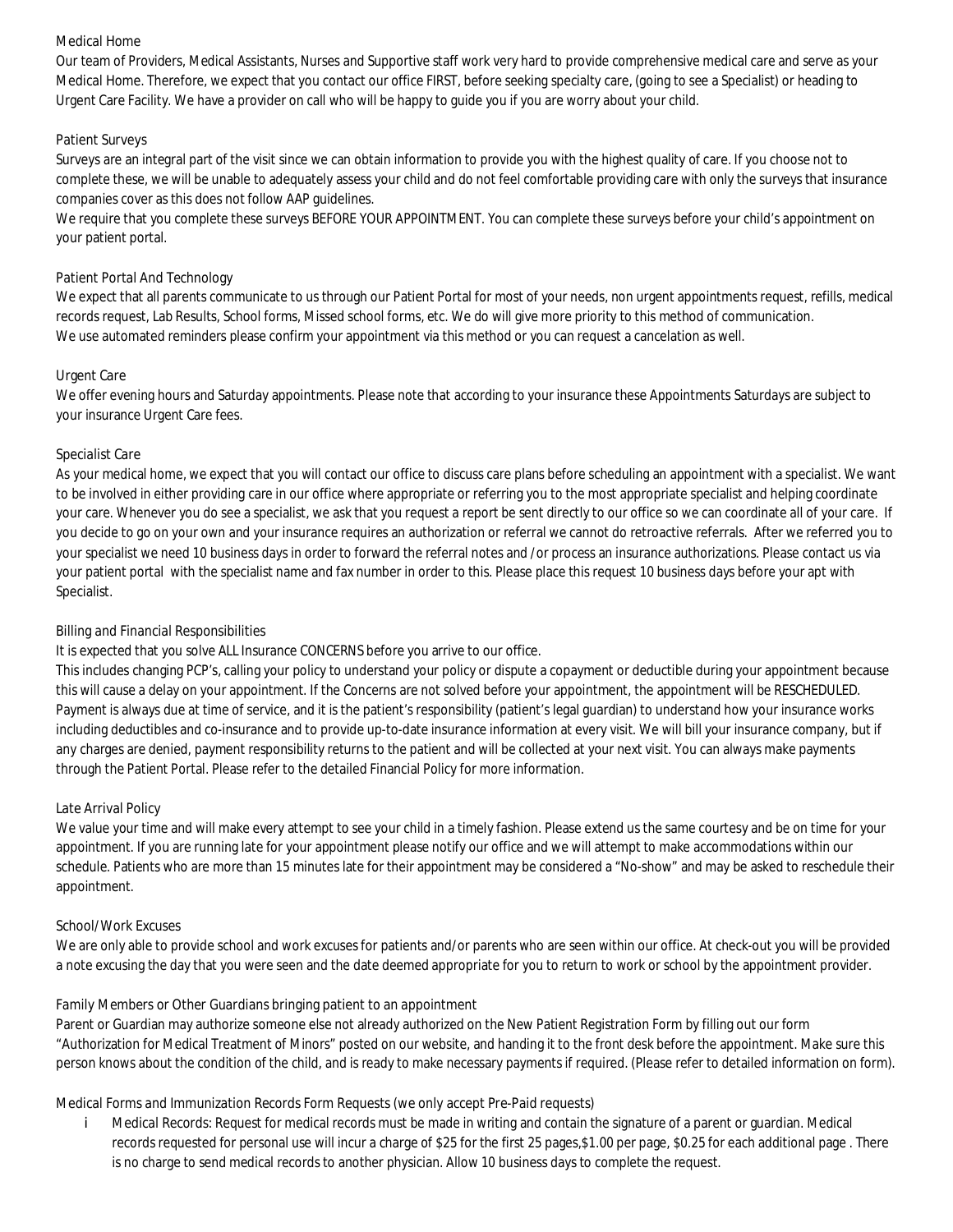- **FMLA Forms:** will be ONLY completed during a visit EXCLUSIVE for this reason. Parent must know what his/her employer is requiring on i the form.
- **State of Florida Shot Records and Physical Forms** are FREE of charge on your Patient Portal 24 hours after your kind request. Or \$2.00 j. per page if we print them in our office 24 hours after your request, or \$ 5.00 per page for a same day Rushed request.
- Sports Physicals, if a "Sports Physical" is requested by your school or camp, patient needs an additional Well Child Exam appointment i. and parent needs to fill out front section of the Sports Physical Form. Sports Physical and Well Child Exam are different.
- İ **Regular Shot Records** are available and can be printed from your patient portal at any time.
- All other Letters are \$50.00 per letter and require 10 business days. Rush requests will be fulfilled provided we have all information in i **hand and the provider is available to complete it. Additional Rush Requests \$25.00**

#### **Medication Refills**

Please allow our office 72 hours for prescription refills. Medication refills will only be done during our normal business hours. The on-call physician will not prescribe non-urgent refills after hours or on weekends. Patients must be seen prior to filling any new prescriptions that our office did not originally prescribe. Controlled medications (such as those for ADHD) cannot be e-scribed and will require a visit every 3 months. We don't do refills on Antibiotics or Asthma Medications. Some prescriptions require a visit at least every 3, 6 or 12 months, depending on the medication. **Please request all prescription refills via the Patient Portal.**

#### **Legal action**

If legal actions occur in which a physician or any employee of Julia Barriga, M.D.,P.A is requested or subpoenaed to provide testimony (such as a custody case), you will be responsible to pay Julia Barriga, M.D.,P.A directly for providing the following services: (a) the time spent preparing for court, (b) the time spent for transportation to/from court, and (c) the time spent appearing in court. Charges for legal services will be billed at \$300.00 per hour. If this legal action requires the physician to step away from patient care for an entire day, the fee will be \$15,000 for each day that they are unable to see patients. This fee is NOT reimbursable by a Third-Party Payer and is therefore the full legal responsibility of the patient and/or the patient's parent or legal guardian.

#### **Custody/Divorce Agreements**

Divorce decrees are a contract between two parents and not the physician and the parent. We cannot and will not withhold patient information from one parent at the request of the other parent without receiving a copy of the divorce decree verifying full custody. Unless a divorce decree is submitted to the patient's chart, we will provide care for the child regardless of which parent is at the appointment. Payment is due at time of service regardless of which parent holds the financial responsibility for medical services.

#### **Misconduct and Threats to Staff and/or Providers**

As a Practice WE DO NOT TOLERATE any verbal or physical threats made against our providers or staff. If a threat is made either verbally or in written form, the physician-patient relationship has been compromised, and the patient (and any family members, if applicable) will be discharged from the practice.

**By signing below, you acknowledge and fully understand the Office Policies.**

**Signature of Parent/Legal Guardian Printed Name of Parent/Legal Guardian Date**

**\_\_\_\_\_\_\_\_\_\_\_\_\_\_\_\_\_\_\_\_\_\_\_\_\_\_\_\_\_\_\_\_ \_\_\_\_\_\_\_\_\_\_\_\_\_\_\_\_\_\_\_\_\_\_\_\_\_\_\_\_\_\_\_\_ \_\_\_\_\_\_\_\_\_\_\_\_**

#### **HIPAA (Health Insurance Portability and Accountability Act)**

I understand that, under the Health Insurance Portability & Accountability Act of 1996 ("HIPAA"), I have rights to privacy regarding my protocol health information. I understand that this information can and will be used to:

• Conduct, plan, and direct my treatment and follow-up among the multiple healthcare providers who may be involved in that treatment directly and indirectly. Obtain payments from third-party payers and conduct normal healthcare operations such as quality assessments and physician certifications. I understand that as part of my healthcare, Julia Barriga, M.D.,P.A . originates and maintains health records describing my health history, symptoms, examination and test results, diagnoses, treatment and any plans for future care or treatment. I have received, read, and understand, or declined to read, your Notice of Privacy Practices containing a more complete description of the uses and disclosures of my health information. I understand that this organization has the right to change its Notice of Privacy Practices from time to time and that I may contact this organization at any time at the address above to obtain a current copy of the Notice of Privacy Practices. By signing our Consent Acknowledgement Form, you acknowledge you agree and fully understand the Health Insurance Portability & Accountability Act.

**Signature of Parent/Legal Guardian Printed Name of Parent/Legal Guardian Date**

 $\_$  ,  $\_$  ,  $\_$  ,  $\_$  ,  $\_$  ,  $\_$  ,  $\_$  ,  $\_$  ,  $\_$  ,  $\_$  ,  $\_$  ,  $\_$  ,  $\_$  ,  $\_$  ,  $\_$  ,  $\_$  ,  $\_$  ,  $\_$  ,  $\_$  ,  $\_$  ,  $\_$  ,  $\_$  ,  $\_$  ,  $\_$  ,  $\_$  ,  $\_$  ,  $\_$  ,  $\_$  ,  $\_$  ,  $\_$  ,  $\_$  ,  $\_$  ,  $\_$  ,  $\_$  ,  $\_$  ,  $\_$  ,  $\_$  ,

**Welcome to Julia Barriga, M.D., P.A. !**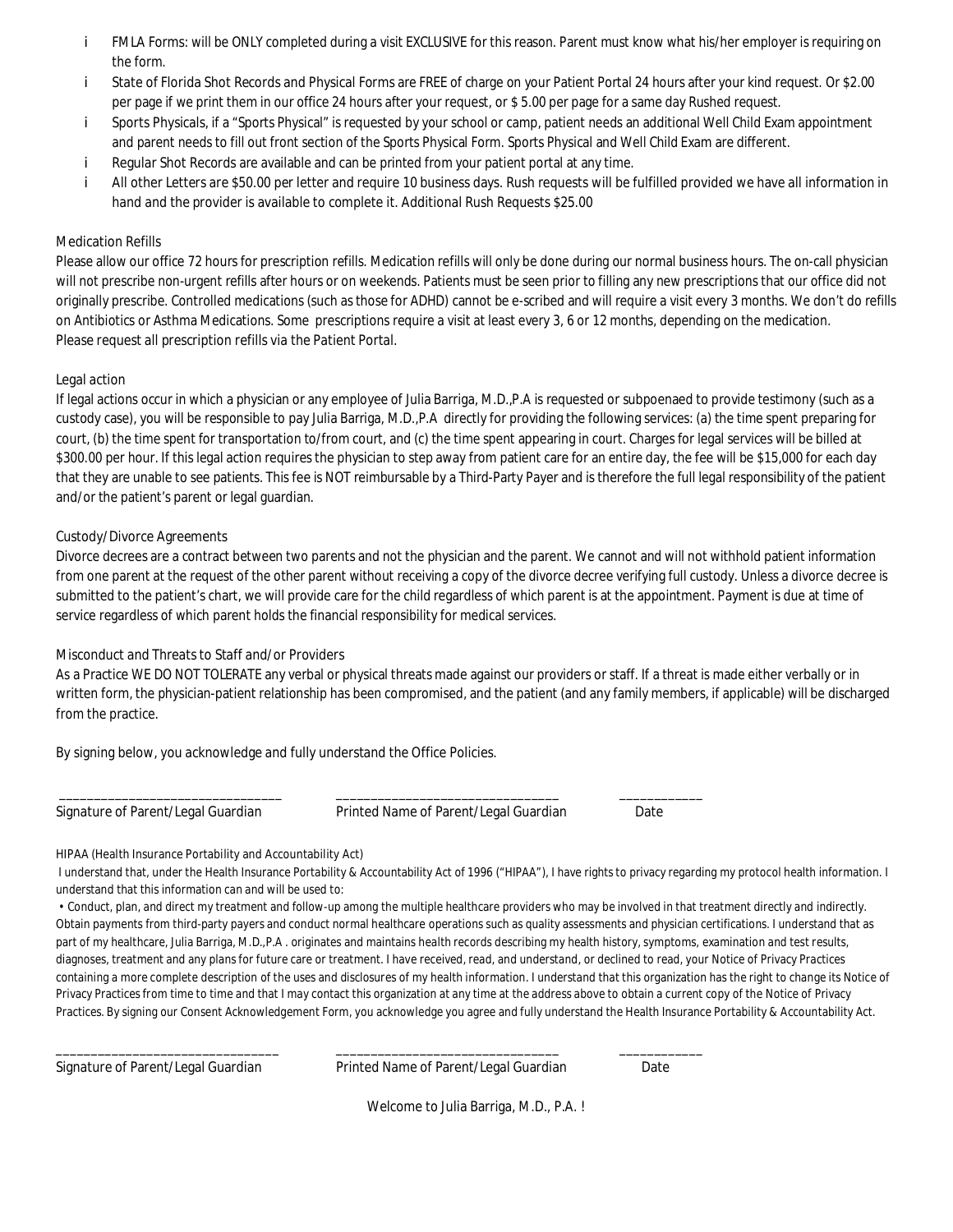

## **FINANCIAL POLICY**

#### FINANCIAL GUARANTOR (This is the person that will receive Billing Statements in the mail. (Parents must agree on this and work **arrangements out among themselves for payment issues)**

#### Please be advised that you are initiating services to be rendered and ultimately you are financially responsible for all charges incurred whether paid by your insurance or not.

 **Patients are expected to:**

- 1. **Bring and present their insurance card to every visit.** We must have a copy of insurance card to submit claims. We must have accurate personal and insurance information or patient may be given a 30 day notice of dismissal from the practice.
- 2. Newborns: Give the office current insurance plan information within 30 days of the date of service or we cannot file a claim to your insurance and you will be responsible for payment.
- 3. Have our name, Julia Barriga MD PA, listed on their insurance card as PCP if they have an HMO plan. If another doctor or facility is listed we cannot see the patient. Newborns have 30 days to have us added as PCP.
- 4. Review our Referral and Authorization Policy attached.
- 5. Pay co-payments, co-insurance, or the flat fee of \$80.00 if you have not met your deductible assigned by your insurance. When we receive an "explanation of benefits" from your insurance company, we will apply this amount towards your responsibility.
- 6. Pay personal balance due on account that is over 30 days old before next visit.
- 7. Methods of Payments include: Cash, Visa, Discover and Master Card, American Express, or online on Patient Portal via Instamed.
- 8. Understand there will be a \$30.00 fee assessed for any returned personal check or credit card that denies.
- 9. Keep appointments and arrive promptly. Notify our office of any need to cancel or reschedule. If appointments are "no shows"or canceled with less than 24 hours notice there will be a charge assessed. A courtesy reminder call is made, when possible, but it is your responsibility to know the date and time of your appointment.
- 10. Understand your insurance policy and its benefits. Understand there may be things your insurance plan does NOT cover. Every plan is different, and it is your responsibility to know your specific coverage. This is a contract between you and your plan.
- 11. **Verify with your employer or insurance company** if we are participating with your specific plan BEFORE scheduling appointments.
- 12. Understand if you will be responsible for the full charge if you choose to use our services and we are non-participating with your insurance. This payment is due on the date of service. We will with documentation to file a claim for your visit to your insurance company. They will reimburse you.
- 13. Provide coordination of benefits information to your insurance. If not, claims will be denied and will be your responsibility to pay.
- 14. Work with YOUR insurance to get prompt payment of claims. We will handle your claims according to our claims agreement with that insurance company.
- 15. Call us if you have any questions regarding the payment by your insurance company, our insurance department will try to assist you. Please have the "Explanation of Benefits" you received from your insurance on hand when you call our office.
- 16. Understand we will not become involved in disputes between you and your insurance company regarding deductibles, co-payments, covered charges, secondary insurance, "usual and customary" charges, etc.,other than to supply factual information as necessary. You will need to resolve these with your insurance.
- 17. Understand we cannot become involved in domestic disputes over who is responsible for the bill.
- 18. Understand once your account if 90 days delinquent and you have not made any attempt to make a payment or set up a payment schedule you may be sent to a collection agency and you may be discharged from the practice.
- 19. If you have a previous balance that has been turned over to the Collection Agency, you must to be prepared to pay it in full, at  **the time of your future appointments.**

#### **Financial Guarantor**

The adult signing this policy is responsible for full payment. It is your responsibility to arrange transfer of amount due to the grandparent/ guardian/ friend who accompanies child to the office.

Julia Barriga, M.D.,P.A will NOT honor the specific financial arrangements set forth in a Child Custody Agreement, Divorce Settlement Agreement, Divorce Decree from Judgment, or the like (the "Arrangements").

In cases of child custody, the parent who presents their child (the "Presenting Parent") for care and treatment is responsible for the payment of co-pays, co-insurance, and deductibles at the time of service. Upon request, Julia Barriga, M.D.,P.A will provide a duplicate copy of your receipt so that the Presenting Parent or guardian can seek reimbursement where appropriate.

I hereby grant permission to Julia Barriga, M.D.,P.A. to release any pertinent information to my insurance company upon request, and I also authorize payment directly to Julia Barriga, M.D.,P.A. A photocopy of this authorization shall be considered as effective and valid as the original.